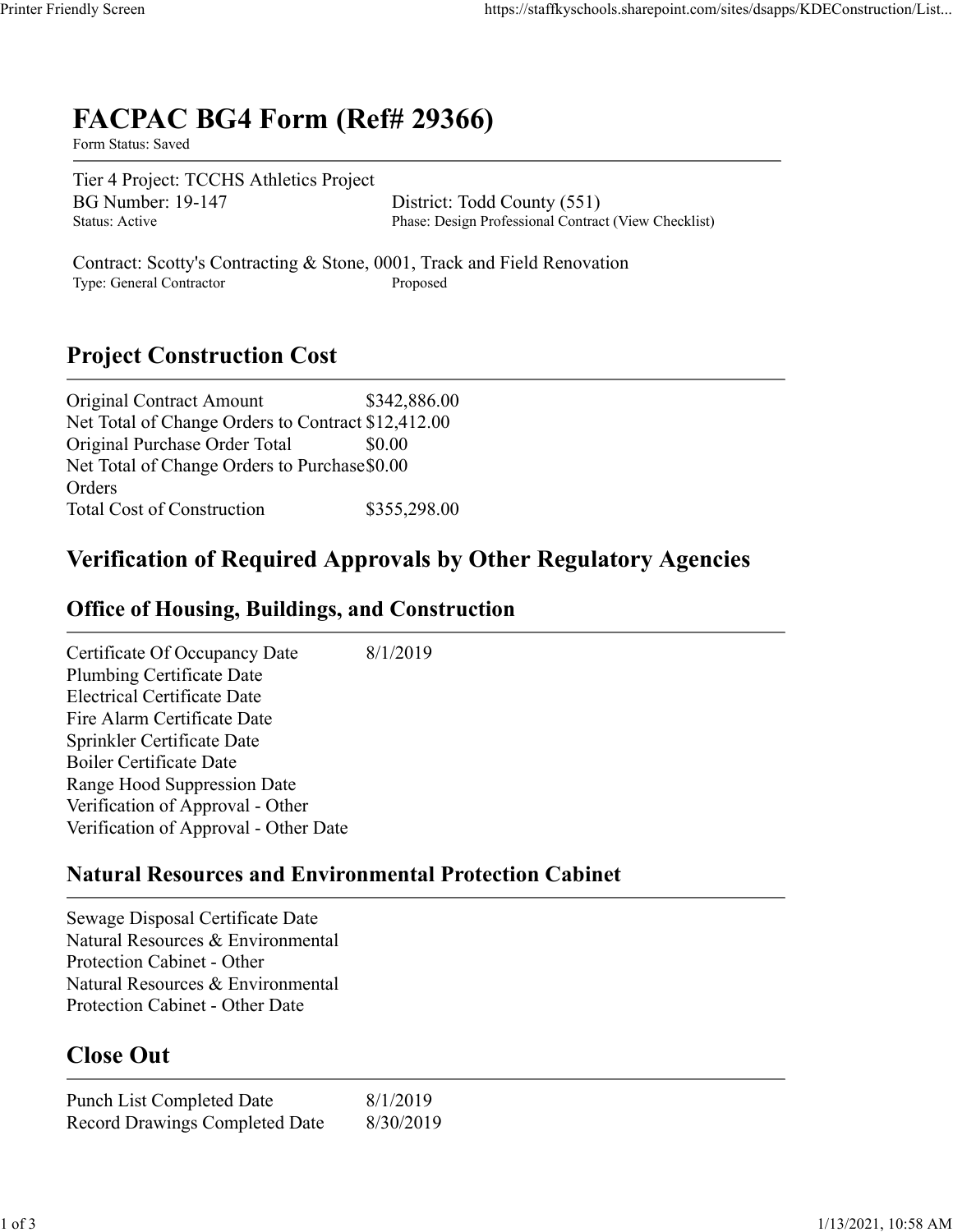Warranty & Guarantees Information Provided Date 8/1/2019 Owner Training on Systems Date Verification of Payment of Debts and Claims to Date 10/25/2019 Close Out - Other Close Out - Other Date BG4 Date 1/12/2021 BG4 Board Order Date 2/8/2021